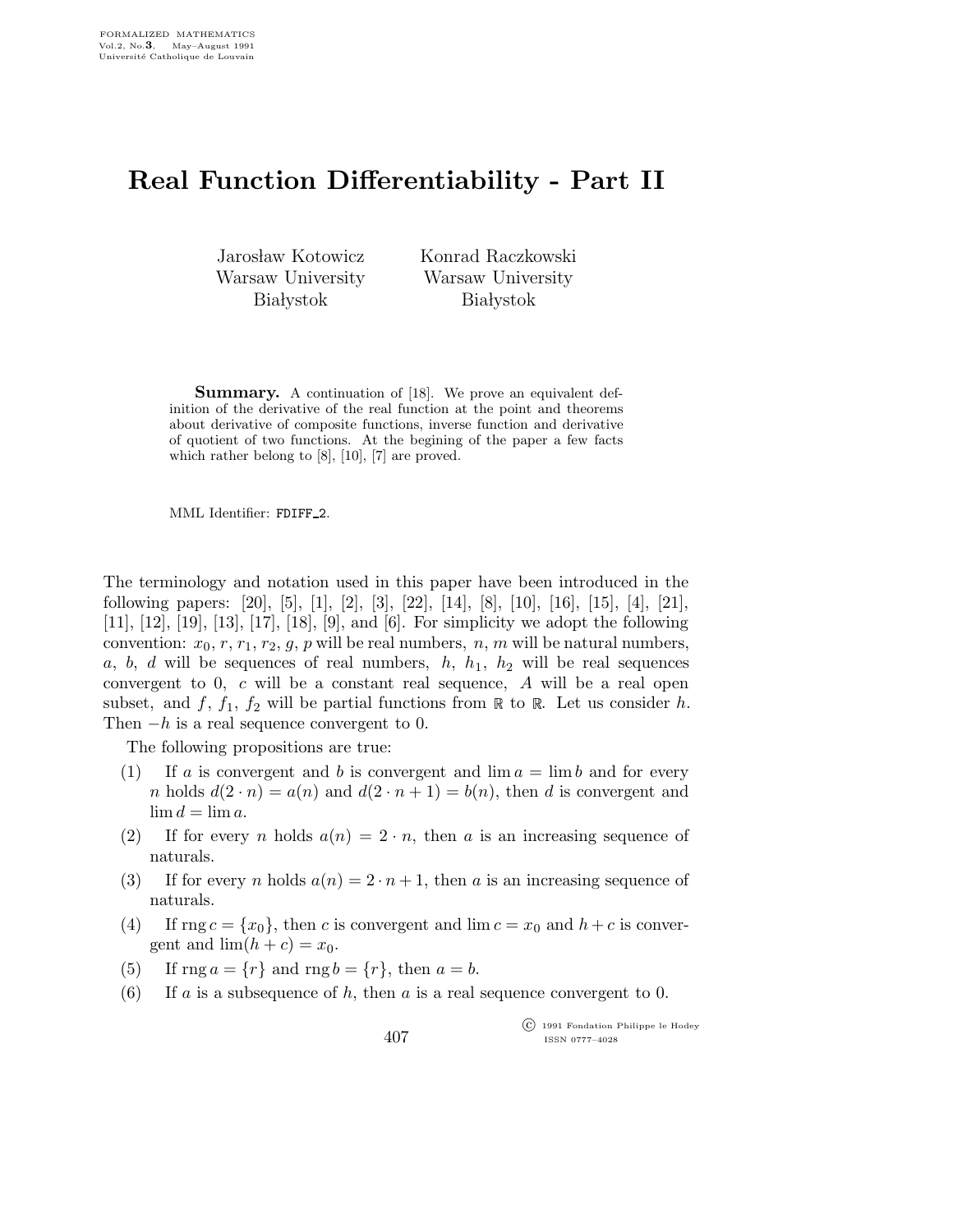- (7) Suppose for all h, c such that  $\text{rng } c = \{g\}$  and  $\text{rng}(h + c) \subseteq \text{dom } f$  and  ${g} \subseteq \text{dom } f$  holds  $h^{-1}(f \cdot (h+c) - f \cdot c)$  is convergent. Given  $h_1, h_2, c$ . Suppose rng  $c = \{g\}$  and rng $(h_1 + c) \subseteq$  dom f and rng $(h_2 + c) \subseteq$  dom f and  $\{g\} \subseteq \text{dom } f$ . Then  $\lim_{h \to 0} (h_1^{-1}(f \cdot (h_1 + c) - f \cdot c)) = \lim_{h \to 0} (h_2^{-1}(f \cdot (h_2 + c)))$  $c) - f \cdot c$ ).
- (8) If there exists a neighbourhood N of r such that  $N \subset \text{dom } f$ , then there exist h, c such that  $\text{rng } c = \{r\}$  and  $\text{rng}(h+c) \subseteq \text{dom } f$  and  $\{r\} \subseteq \text{dom } f$ .
- (9) If  $\text{rng } a \subseteq \text{dom}(f_2 \cdot f_1)$ , then  $\text{rng } a \subseteq \text{dom } f_1$  and  $\text{rng}(f_1 \cdot a) \subseteq \text{dom } f_2$ .

The scheme  $ExInc\,Seq\_of\_Nat\,concerns$  a sequence of real numbers  $A$ , and a unary predicate  $P$ , and states that:

there exists an increasing sequence  $q$  of naturals such that for every  $n$  holds  $\mathcal{P}[(\mathcal{A}\cdot q)(n)]$  and for every n such that for every n such that  $r = \mathcal{A}(n)$  holds  $\mathcal{P}[r]$  there exists m such that  $n = q(m)$ 

provided the following requirement is met:

• for every *n* there exists *m* such that  $n \leq m$  and  $\mathcal{P}[\mathcal{A}(m)]$ .

One can prove the following propositions:

- (10) If  $f(x_0) \neq r$  and f is differentiable in  $x_0$ , then there exists a neighbourhood N of  $x_0$  such that  $N \subseteq$  dom f and for every g such that  $g \in N$  holds  $f(g) \neq r$ .
- (11) f is differentiable in  $x_0$  if and only if there exists a neighbourhood N of  $x_0$  such that  $N \subseteq \text{dom } f$  and for all h, c such that  $\text{rng } c = \{x_0\}$  and  $\text{rng}(h+c) \subseteq \text{dom } f$  holds  $h^{-1}(f \cdot (h+c) - f \cdot c)$  is convergent.
- (12) f is differentiable in  $x_0$  and  $f'(x_0) = g$  if and only if the following conditions are satisfied:
	- (i) there exists a neighbourhood N of  $x_0$  such that  $N \subseteq \text{dom } f$ ,
	- (ii) for all h, c such that  $\text{rng } c = \{x_0\}$  and  $\text{rng}(h + c) \subseteq \text{dom } f$  holds  $h^{-1}(f \cdot (h+c) - f \cdot c)$  is convergent and  $\lim_h (h^{-1}(f \cdot (h+c) - f \cdot c)) = g$ .
- (13) If  $f_1$  is differentiable in  $x_0$  and  $f_2$  is differentiable in  $f_1(x_0)$ , then  $f_2 \cdot f_1$ is differentiable in  $x_0$  and  $(f_2 \cdot f_1)'(x_0) = f_2'(f_1(x_0)) \cdot f_1'(x_0)$ .
- (14) If  $f_2(x_0) \neq 0$  and  $f_1$  is differentiable in  $x_0$  and  $f_2$  is differentiable in  $x_0$ , then  $\frac{f_1}{f_2}$  is differentiable in  $x_0$  and  $(\frac{f_1}{f_2})'(x_0) = \frac{f_1'(x_0) \cdot f_2(x_0) - f_2'(x_0) \cdot f_1(x_0)}{f_2(x_0)^2}$  $\frac{x_0-1}{f_2(x_0)^2}$ .
- (15) If  $f(x_0) \neq 0$  and f is differentiable in  $x_0$ , then  $\frac{1}{f}$  is differentiable in  $x_0$ and  $\left(\frac{1}{f}\right)'(x_0) = -\frac{f'(x_0)}{f(x_0)^2}$ .
- (16) If f is differentiable on A, then  $f \upharpoonright A$  is differentiable on A and  $f'_{\upharpoonright A}$  =  $(f \restriction A)'_{\restriction A}$ .
- (17) If  $f_1$  is differentiable on A and  $f_2$  is differentiable on A, then  $f_1 + f_2$  is differentiable on A and  $(f_1 + f_2)'_{\uparrow A} = f_1'_{\uparrow A} + f_2'_{\uparrow A}$ .
- (18) If  $f_1$  is differentiable on A and  $f_2$  is differentiable on A, then  $f_1 f_2$  is differentiable on A and  $(f_1 - f_2)'_{\uparrow A} = f_1'_{\uparrow A} - f_2'_{\uparrow A}$ .
- (19) If f is differentiable on A, then rf is differentiable on A and  $(rf)'_{A}$  =  $rf'_{|A}$ .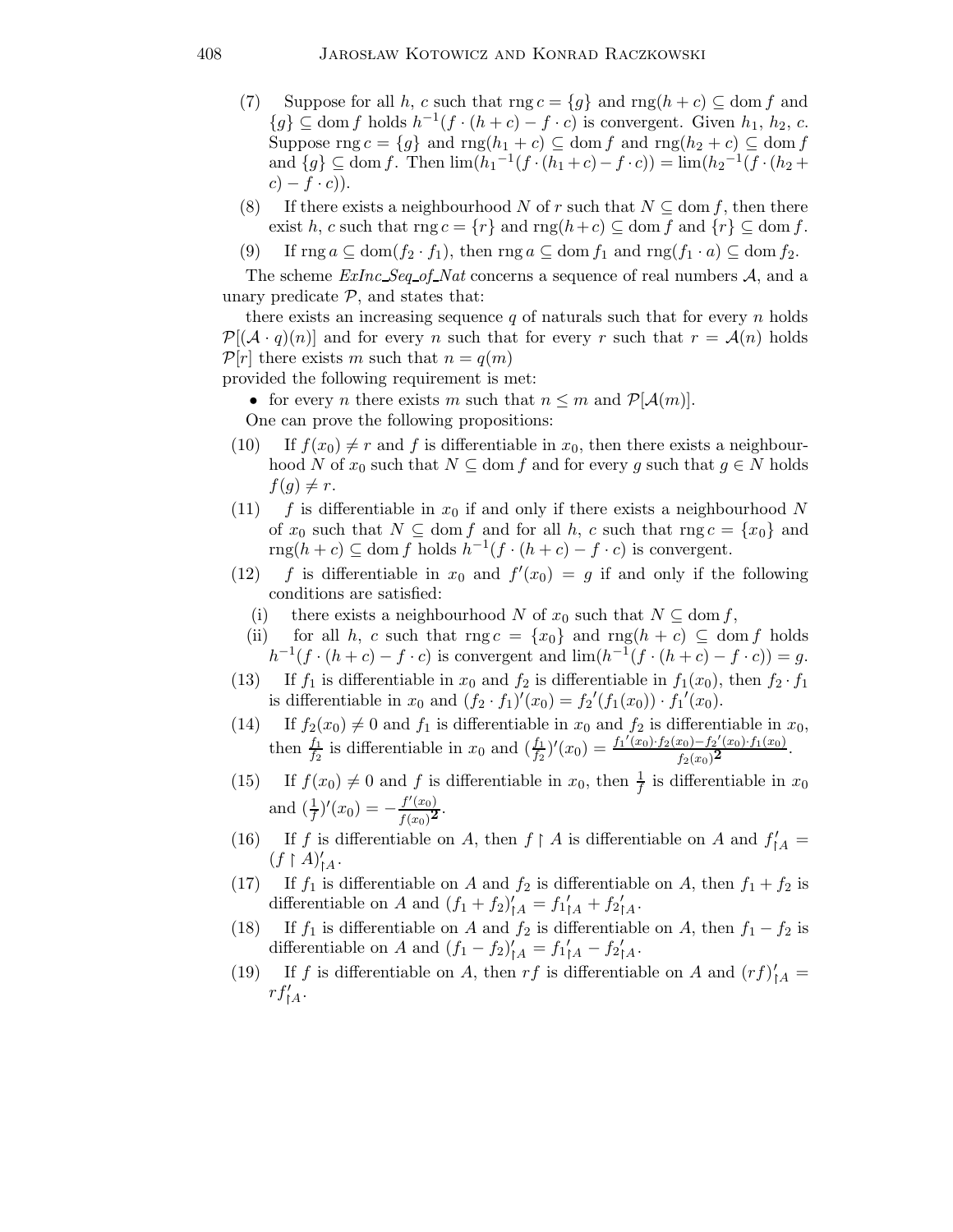- (20) If  $f_1$  is differentiable on A and  $f_2$  is differentiable on A, then  $f_1f_2$  is differentiable on A and  $(f_1 f_2)'_{\uparrow A} = f_1'_{\uparrow A} f_2 + f_1 f_2'_{\uparrow A}$ .
- (21) If  $f_1$  is differentiable on A and  $f_2$  is differentiable on A and for every  $x_0$  such that  $x_0 \in A$  holds  $f_2(x_0) \neq 0$ , then  $\frac{f_1}{f_2}$  is differentiable on A and  $\left(\frac{f_1}{f_2}\right)$  $\frac{f_1}{f_2}\big)'_{{|\!\!|\!\!\lceil} A} = \frac{f_1{}_{|A}'f_2 - f_2{}_{|A}'f_1}{f_2f_2}$  $\frac{2 J_2}{f_2 f_2}$ .
- (22) If f is differentiable on A and for every  $x_0$  such that  $x_0 \in A$  holds  $f(x_0) \neq 0$ , then  $\frac{1}{f}$  is differentiable on A and  $\left(\frac{1}{f}\right)'_{\uparrow A} = -\frac{f'_{\downarrow A}}{ff}$ .
- (23) If  $f_1$  is differentiable on A and  $f_1 \circ A$  is a real open subset and  $f_2$  is differentiable on  $f_1 \circ A$ , then  $f_2 \cdot f_1$  is differentiable on A and  $(f_2 \cdot f_1)'_{|A} =$  $(f_2'_{f_1 \circ A} \cdot f_1) f_1'_{A}.$
- (24) If  $A \subseteq \text{dom } f$  and for all r, p such that  $r \in A$  and  $p \in A$  holds  $|f(r) f(x)|$  $|f(p)| \leq (r-p)^2$ , then f is differentiable on A and for every  $x_0$  such that  $x_0 \in A$  holds  $f'(x_0) = 0$ .
- (25) Suppose for all  $r_1, r_2$  such that  $r_1 \in [p, g]$  and  $r_2 \in [p, g]$  holds  $|f(r_1) |f(r_2)| \leq (r_1 - r_2)^2$  and  $p < g$  and  $|p, g| \subseteq$  dom f. Then f is differentiable on  $|p,g|$  and f is a constant on  $|p,g|$ .
- (26) If  $]-\infty,r[ \subseteq \text{dom } f$  and for all  $r_1, r_2$  such that  $r_1 \in ]-\infty,r[$  and  $r_2 \in$  $]-\infty, r[$  holds  $|f(r_1) - f(r_2)| \leq (r_1 - r_2)^2$ , then f is differentiable on  $]-\infty,r[$  and f is a constant on  $]-\infty,r[$ .
- (27) If  $|r, +\infty| \subseteq \text{dom } f$  and for all  $r_1, r_2$  such that  $r_1 \in |r, +\infty|$  and  $r_2 \in$  $|r, +\infty|$  holds  $|f(r_1) - f(r_2)| \leq (r_1 - r_2)^2$ , then f is differentiable on  $|r, +\infty[$  and f is a constant on  $|r, +\infty[$ .
- (28) If f is total and for all  $r_1$ ,  $r_2$  holds  $|f(r_1) f(r_2)| \le (r_1 r_2)^2$ , then f is differentiable on  $\Omega_{\mathbb{R}}$  and f is a constant on  $\Omega_{\mathbb{R}}$ .
- (29) If f is differentiable on  $]-\infty,r[$  and for every  $x_0$  such that  $x_0 \in ]-\infty,r[$ holds  $0 < f'(x_0)$ , then f is increasing on  $]-\infty, r[$  and  $f \restriction ]-\infty, r[$  is oneto-one.
- (30) If f is differentiable on  $]-\infty, r[$  and for every  $x_0$  such that  $x_0 \in ]-\infty, r[$ holds  $f'(x_0) < 0$ , then f is decreasing on  $]-\infty, r[$  and  $f \restriction ]-\infty, r[$  is oneto-one.
- (31) If f is differentiable on  $]-\infty,r[$  and for every  $x_0$  such that  $x_0 \in ]-\infty,r[$ holds  $0 \le f'(x_0)$ , then f is non-decreasing on  $]-\infty, r[$ .
- (32) If f is differentiable on  $]-\infty,r[$  and for every  $x_0$  such that  $x_0 \in ]-\infty,r[$ holds  $f'(x_0) \leq 0$ , then f is non-increasing on  $]-\infty, r[$ .
- (33) If f is differentiable on  $|r, +\infty[$  and for every  $x_0$  such that  $x_0 \in |r, +\infty[$ holds  $0 < f'(x_0)$ , then f is increasing on  $|r, +\infty[$  and  $f \restriction |r, +\infty[$  is oneto-one.
- (34) If f is differentiable on  $|r, +\infty[$  and for every  $x_0$  such that  $x_0 \in |r, +\infty[$ holds  $f'(x_0) < 0$ , then f is decreasing on  $|r, +\infty[$  and  $f \restriction |r, +\infty[$  is oneto-one.
- (35) If f is differentiable on  $|r, +\infty[$  and for every  $x_0$  such that  $x_0 \in |r, +\infty[$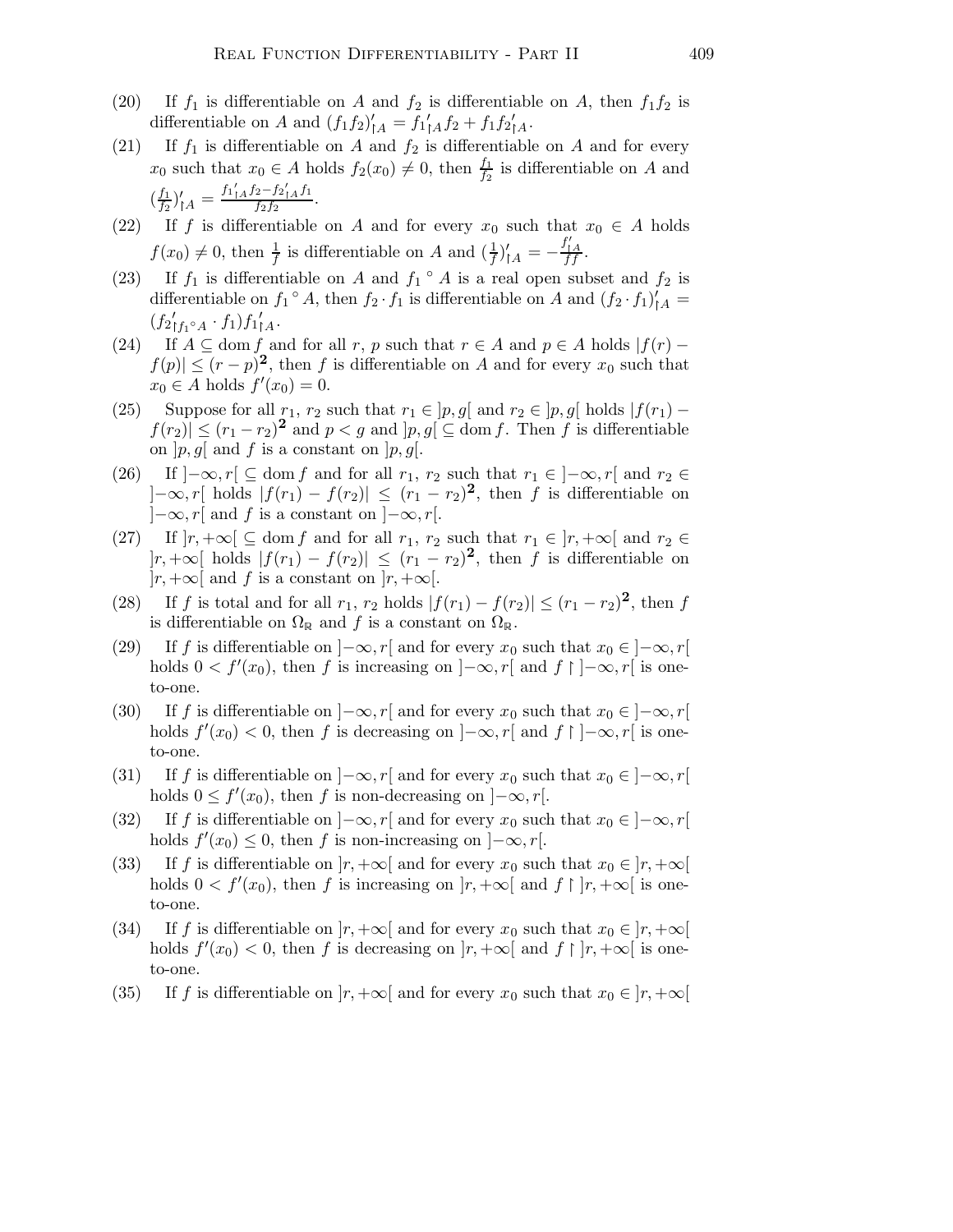holds  $0 \le f'(x_0)$ , then f is non-decreasing on  $|r, +\infty|$ .

- (36) If f is differentiable on  $|r, +\infty[$  and for every  $x_0$  such that  $x_0 \in |r, +\infty[$ holds  $f'(x_0) \leq 0$ , then f is non-increasing on  $[r, +\infty[$ .
- (37) If f is differentiable on  $\Omega_{\mathbb{R}}$  and for every  $x_0$  holds  $0 < f'(x_0)$ , then f is increasing on  $\Omega_{\mathbb{R}}$  and f is one-to-one.
- (38) If f is differentiable on  $\Omega_{\mathbb{R}}$  and for every  $x_0$  holds  $f'(x_0) < 0$ , then f is decreasing on  $\Omega_{\mathbb{R}}$  and f is one-to-one.
- (39) If f is differentiable on  $\Omega_{\mathbb{R}}$  and for every  $x_0$  holds  $0 \le f'(x_0)$ , then f is non-decreasing on  $\Omega_{\mathbb{R}}$ .
- (40) If f is differentiable on  $\Omega_{\mathbb{R}}$  and for every  $x_0$  holds  $f'(x_0) \leq 0$ , then f is non-increasing on  $\Omega_{\mathbb{R}}$ .

One can prove the following propositions:

- (41) If f is differentiable on  $[p, g]$  but for every  $x_0$  such that  $x_0 \in [p, g]$  holds  $0 < f'(x_0)$  or for every  $x_0$  such that  $x_0 \in [p, g[$  holds  $f'(x_0) < 0$ , then  $\text{rng}(f \restriction [p,g])$  is open.
- (42) If f is differentiable on  $]-\infty,p[$  but for every  $x_0$  such that  $x_0 \in ]-\infty,p[$ holds  $0 < f'(x_0)$  or for every  $x_0$  such that  $x_0 \in ]-\infty, p[$  holds  $f'(x_0) < 0$ , then  $\text{rng}(f \restriction ]-\infty, p[)$  is open.
- (43) If f is differentiable on  $|p, +\infty|$  but for every  $x_0$  such that  $x_0 \in |p, +\infty|$ holds  $0 < f'(x_0)$  or for every  $x_0$  such that  $x_0 \in ]p, +\infty[$  holds  $f'(x_0) < 0$ , then  $\text{rng}(f \restriction [p, +\infty[)$  is open.
- (44) If f is differentiable on  $\Omega_{\mathbb{R}}$  but for every  $x_0$  holds  $0 < f'(x_0)$  or for every  $x_0$  holds  $f'(x_0) < 0$ , then rng f is open.
- (45) Suppose f is differentiable on  $\Omega_{\mathbb{R}}$  but for every  $x_0$  holds  $0 < f'(x_0)$  or for every  $x_0$  holds  $f'(x_0) < 0$ . Then f is one-to-one and  $f^{-1}$  is differentiable on dom( $f^{-1}$ ) and for every  $x_0$  such that  $x_0 \in \text{dom}(f^{-1})$  holds  $(f^{-1})'(x_0) =$ 1  $\frac{1}{f'(f^{-1}(x_0))}$ .
- (46) Suppose f is differentiable on  $[-\infty, p]$  but for every  $x_0$  such that  $x_0 \in$  $]-\infty,p[$  holds  $0 < f'(x_0)$  or for every  $x_0$  such that  $x_0 \in ]-\infty,p[$  holds  $f'(x_0) < 0$ . Then  $f \mid ]-\infty, p[$  is one-to-one and  $(f \mid ]-\infty, p[)^{-1}$  is differentiable on dom $((f \mid -\infty, p])^{-1}$  and for every  $x_0$  such that  $x_0 \in$ dom( $(f \upharpoonright ]-\infty, p[$  $)^{-1}$ ) holds  $((\hat{f} \upharpoonright )-\infty, p[$  $)^{-1})'(x_0) = \frac{1}{f'((f\upharpoonright ]-\infty, p[)^{-1}(x_0))}$ .
- (47) Suppose f is differentiable on  $|p, +\infty|$  but for every  $x_0$  such that  $x_0 \in$  $|p, +\infty|$  holds  $0 < f'(x_0)$  or for every  $x_0$  such that  $x_0 \in |p, +\infty|$  holds  $f'(x_0) < 0$ . Then  $f \mid p, +\infty$  is one-to-one and  $(f \mid p, +\infty)$ <sup>-1</sup> is differentiable on dom $((f \mid p, +\infty))^{-1}$  and for every  $x_0$  such that  $x_0 \in$ dom((f | |p, +∞[)<sup>-1</sup>) holds ((f | |p, +∞[)<sup>-1</sup>)'(x<sub>0</sub>) =  $\frac{1}{f'((f|p,+\infty))^{-1}(x_0)}$ .
- (48) Suppose f is differentiable on  $[p,g]$  but for every  $x_0$  such that  $x_0 \in [p,g]$ holds  $0 < f'(x_0)$  or for every  $x_0$  such that  $x_0 \in [p, g[$  holds  $f'(x_0) < 0$ . Then
	- $(i)$  $\restriction$  ] $p,g[$  is one-to-one,
	- $(ii)$  $\int |p,g|^{-1}$  is differentiable on dom $((f \mid p,g|)^{-1}),$